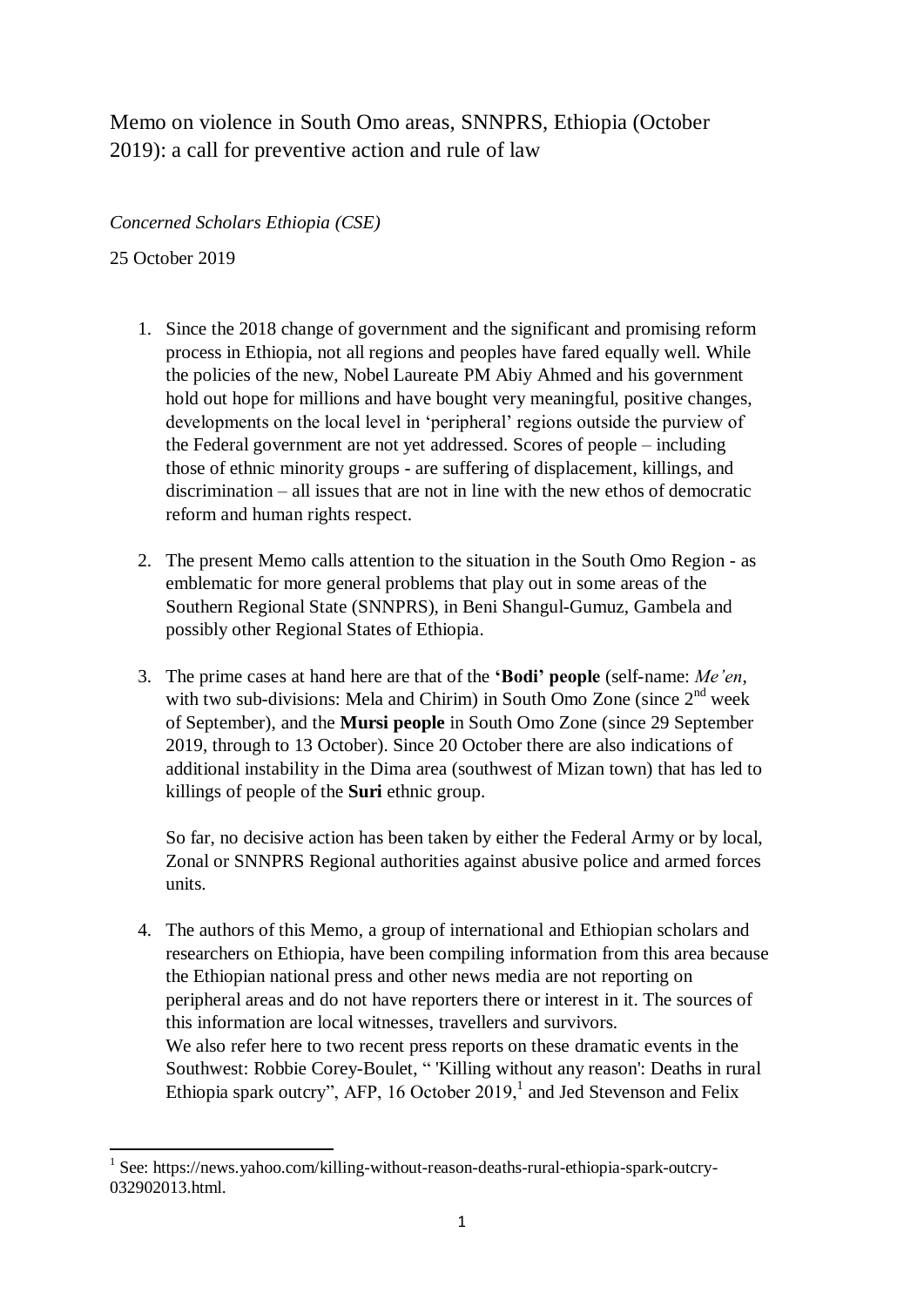Girke, "The Nobel peace prize can inspire Abiy Ahmed to new heights in Ethiopia", *The Guardian*, 21 October 2019. 2

## *I. We describe the Bodi case first.*

On 17 September we received the first field reports of serious violence, perpetrated on the Bodi people in a highly irregular manner, breaking the constitutional bounds of police and army action. This military violence occurring in Bodi was of an unprecedented scale.

What happened?

On 9 September, Bodi men were at first summoned by military units to a supposedly 'peace meeting' in Hana, following a fight between Konso settlers and Bodi (The Konso settlers are people brought in to live in Bodi lands by the previous government, without any preliminary study or any asking of permission from the local Bodi inhabitants on the reallocation of their lands or if there was enough space and land). Different military units (in total ca. 300 heavily armed troops) were present at this meeting. Bodi men were forced to tell the names of so-called 'shiftas' among them. If they said they didn't know any, they were beaten up. They were threatened and forced, and eventually gave random names. But after this, the military went on an unlawful intimidation campaign, going from one Bodi settlement to another. The soldiers beat people up and shot may others. They demanded that all men hand over rifles.

Incidents during this 'campaign':

**.** 

- A Bodi policeman who worked as a translator during meetings was shot dead as he was walking away, unarmed, from the above 'peace meeting'.
- In the second week of September at least 11 Bodi people were killed, mostly *elders* (some over 60 years old), and also including a woman and her baby. Identifying the number of Bodi youngsters killed is still going on. Names are not known yet.
- A Bodi teenager who was guarding the grave of his mother (who had been hit by a vehicle) tried to flee when he saw his father being beaten up by military in his own camp; the military caught him and beat him up so bad people know he won't survive.
- In another Bodi camp, a 5-year old boy was kicked and beaten to death.
- In Chirim (the Bodi who live neighbouring the Konso settlement sites), people say that "the women have been finished", and that more women than men were killed and their bodies thrown in the river. This seemed to be a special targeting of women of the Bodi community.

<sup>&</sup>lt;sup>2</sup> See: [https://www.theguardian.com/global-development/2019/oct/21/the-nobel-peace-prize](https://www.theguardian.com/global-development/2019/oct/21/the-nobel-peace-prize-can-inspire-abiy-ahmed-to-new-heights-in-ethiopia)[can-inspire-abiy-ahmed-to-new-heights-in-ethiopia](https://www.theguardian.com/global-development/2019/oct/21/the-nobel-peace-prize-can-inspire-abiy-ahmed-to-new-heights-in-ethiopia)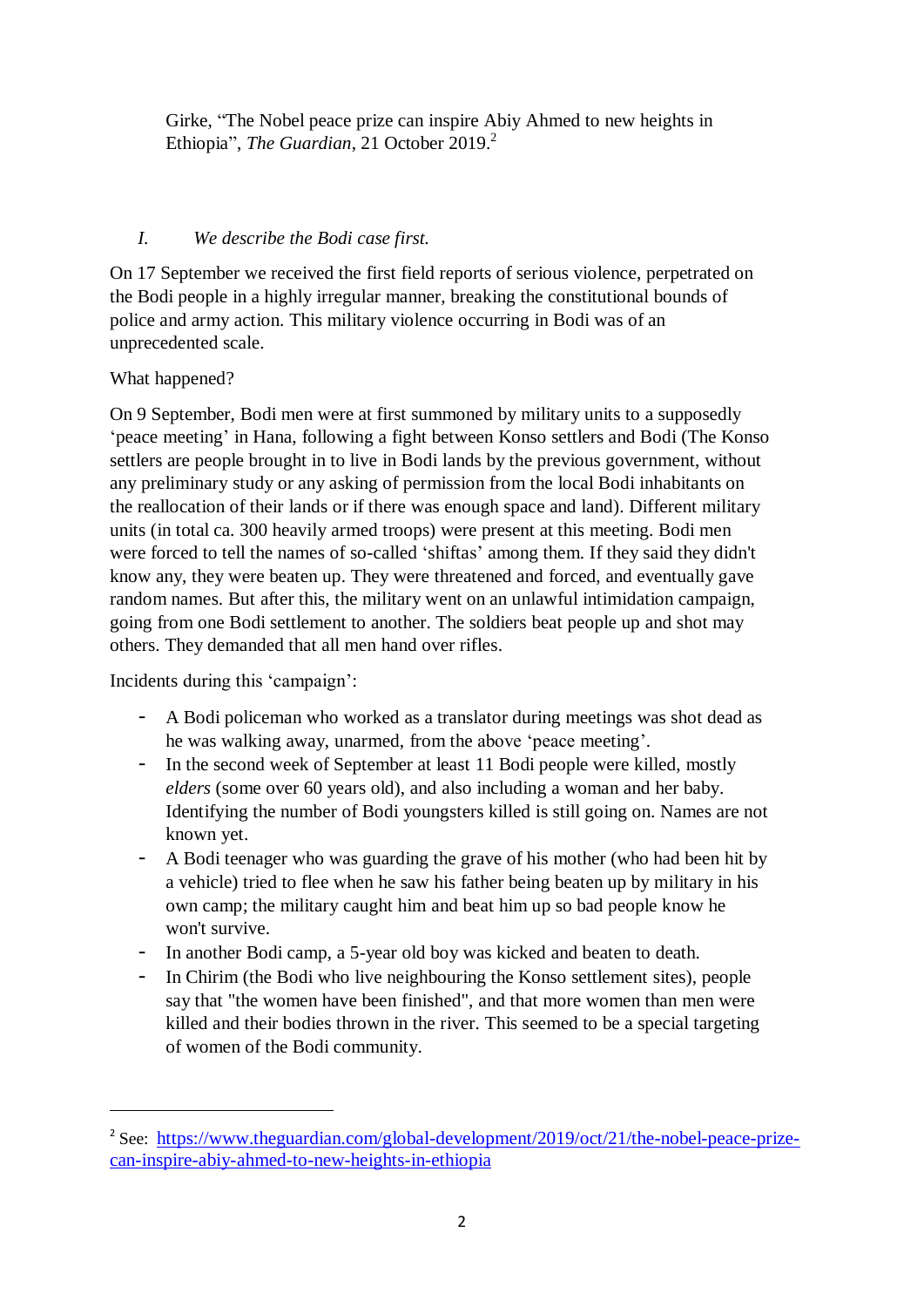- Many Bodi people fled from Hana where most of the violence is happening and hid in the bush.

This is indiscriminate abuse and killing, constituting a series of appalling crimes, directed against a specific agro-pastoral group. These people - and several others similar to them in livelihoods, and who were hardly ever 'food insecure' - already have a very unfair deal, due to the inconsiderate expansion of state sugar corporation project activities, faulty irrigation and other 'investment schemes, destructive environmental effects, and imposed land alienation without compensation or other assistance.

No functioning justice system is locally in place to effectively help the Bodi (and other local) peoples in their quest for justice and rights.

We received more messages later in September 2019, and by then the Bodi survivors were able to tell the number of people who had been killed right after the meeting in the area around Hana town: by that time, survivors had counted about over *thirty people dead*. They had to follow the vultures circling in the sky to find the dead bodies (most people had tried to run away in the bush when they were attacked by the military), so they assume they will find more. The exact number of people who were shot in Chirim (northern Bodi) is not known yet.

Local people now know of 14 Bodi people from Hana who were killed, and at first, 15 people from Chirim. They later found 9 bodies of people killed down in the Omo River, so the total is now 38. The people who are unaccounted for (and whose bodies were not found yet or who are hiding in some place) are about 50-60.

More details on the violence again reached us in early October:

- The youngest Bodi victim was a 10-month old baby.
- When they were detained, Bodi men had to endure humiliations such as being forced to drink the urine the military had collected in a plastic cover.
- After detention people were also beaten up severely, often with the butt of guns.
- Military looted the houses: they took the guns, ammunition and money they found.
- The campaign also appeared to be a deliberate undermining of Bodi culture: military threw necklaces of beads in the bush and cut women's leather skirts into pieces. More significantly, military forced two Bodi men to unearth the remains of their ritual leader (*komorut*) who had died of sickness a few weeks before. Military shot five bullets in his corpse, and stood guard over the exhumed body for several days to make sure Bodi people would not try to bury him again, and eventually burned the remains.
- On 14 October, the Bodi of the Gura area were summoned to a collective meeting (like the one in Mursi, see below) and people having seen the violence and abuse are of course reluctant to go. Previous to that summons, on 29-30 September, military action was already threatened, with houses and granaries in Gura to be searched "to find remaining guns".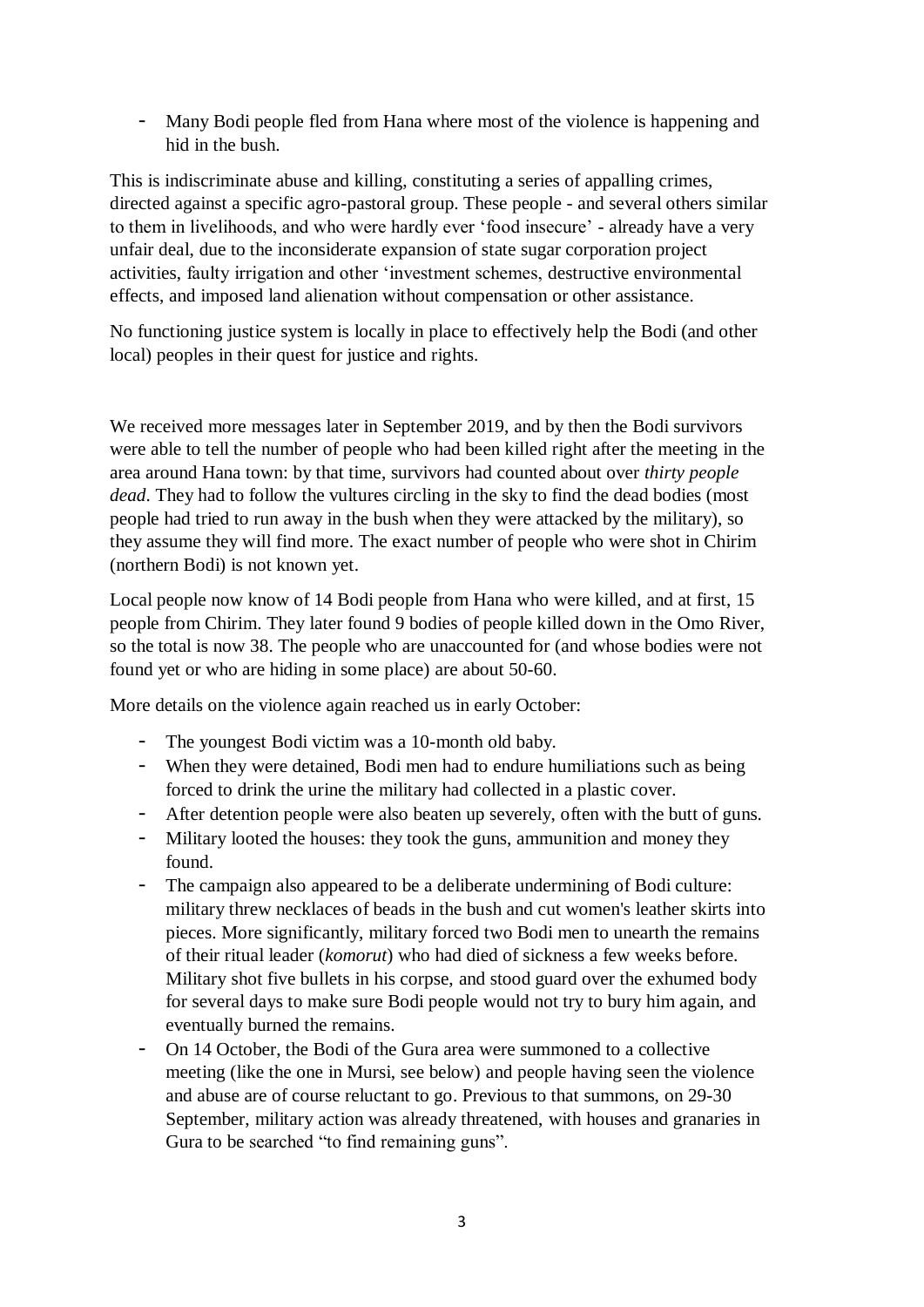Later we also got information that:

- During the above campaign, one Bodi young man was *hanged*.
- The younger brother of the dead ritual leader (the *komorut*), who was beaten on his nape, died of his injuries.
- There were three cases of gang rape of Bodi women reported.
- The military *burned down granaries* in two places, thus destroying local food supplies and condemning families to hunger and destitution.
- They also seized the entire cattle herd of one Bodi man as they were drinking at the river, and were killing the animals for their own consumption.
- The military also attacked innocent people indiscriminately: a ritual leader (*komorut*) in Chirim, around 90 years old, was severely beaten on his stomach and died of his injuries.
- On 16 October it was reported from Arbujo location that military took down the beehives that Bodi men place in the trees (the soldiers had already burned granaries). This is purposeful destroying of Bodi livelihoods.

All this is unprecedented, unacceptable violence and should not pass without legal investigation. It cannot go unpunished in the new Ethiopia, claiming to have chosen the way of political reform, democratization and respect for human rights.

One main purpose of all this military action – beyond cultural humiliation and abuse appeared to be to force the Bodi to 'disarm': i.e., to have them hand in their weapons.

Whatever the logic of doing this, in this insecure environment the Bodi, Mursi, Suri and other peoples need reasonable means of self-protection against the insecurities and dangers of existence in this area, especially *in the absence of proper security provided by the state*. Some groups (like the Suri) live in an area on the border with South Sudan, from where regular raiding on their cattle and other property occurs, by e.g. Toposa invaders. This goes unpunished by the Ethiopian authorities. Suri on the border thus need some arms to protect their property and their homes. Despite this, they have been the target of similarly indiscriminate 'disarmament' campaigns in the past years.

If there is to be 'disarmament' in the areas of it should be negotiated and be a disarmament of *all* groups, not selected targeting of only some, and be done with financial compensation and with security and justice structures that offset the risks incurred by local people.

Secondly, the authorities have never taken action against the *very high rate of fatal road accidents*, due to drivers of the local Sugar Plantation and Factory as well as other outsiders driving at breakneck speed and not heeding local pedestrians or livestock: they have killed dozens of Bodi-Mursi women, men and children, as well as cattle. There was no recourse to justice and hardly any compensation for damages was ever paid.

The above cases apparently indicate that people are being *collectively punished*, in an appalling and wholly unconstitutional manner. This should not be tolerated in a rule-oflaw state, or one that *aims* to be one.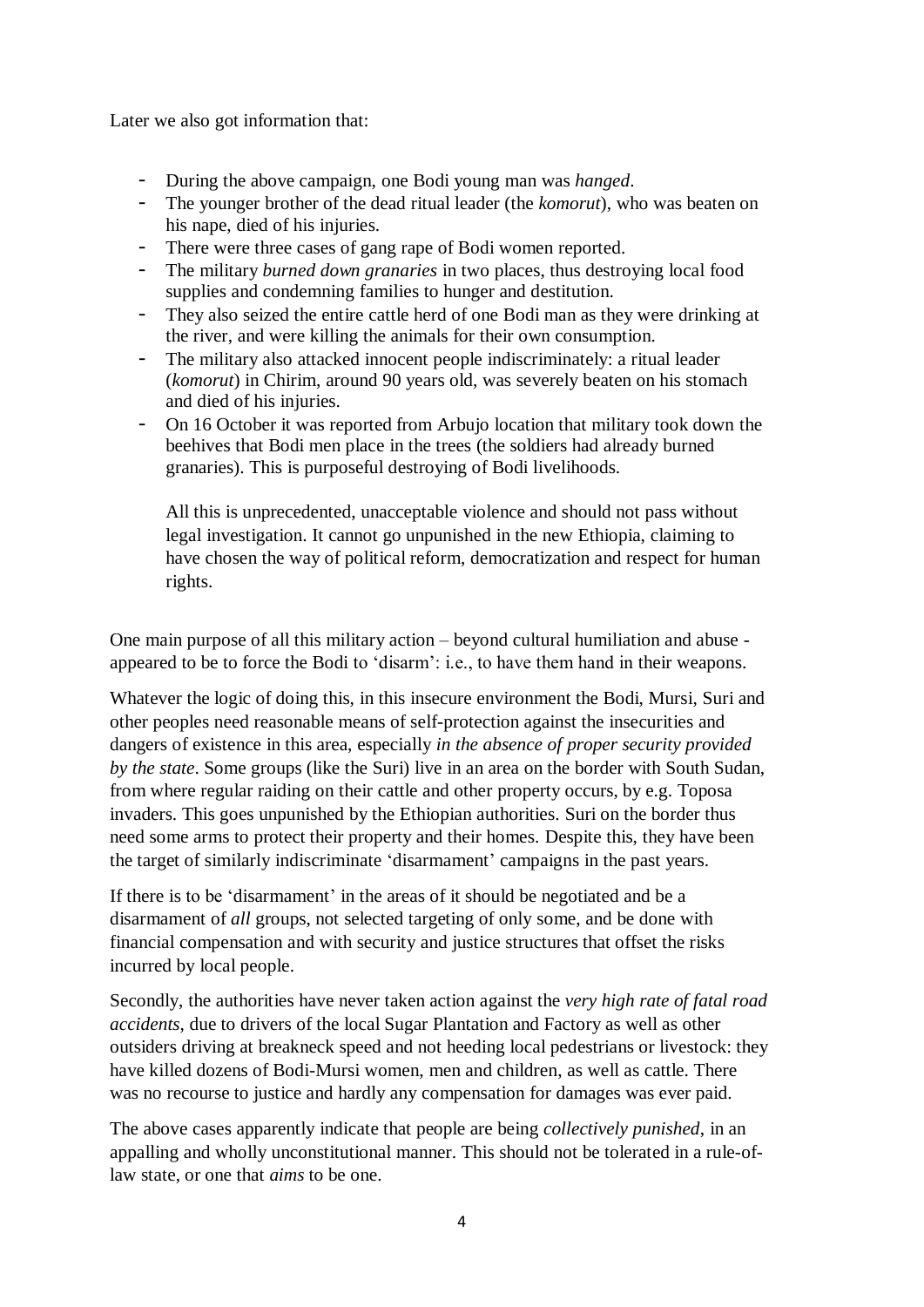It seems that the police/army forces in the region are operating excessively and with impunity. It also appears that they do this on the basis of a highly skewed perception of the Bodi and related groups as 'culturally inferior', second-class citizens without rights.

## II. *The Mursi were the second group targeted by the local military and authorities, since 29 September 2019.*

- After the campaign against the Bodi (Mela and Chirim), military units moved into Mursi country on 1 October. They called on the Mursi to attend a 'big meeting' in Romos and to hand in arms. They intimidated and threatened people indicating that they would get at those who would not come. As of 13 October, the c. 200 Mursi people gathered there are being held against their will for days, and continue to be treated in inhumane ways -- they cannot attend to their sanitary needs, sit in the burning sun and are not provided with any shade or medical attention for those who need it. People were even forbidden from talking to each other. There are no indications either that the military has been forthcoming with food and water. They are prisoners for over a week now. Sleep deprivation and withholding people of all elementary needs is traumatizing them.
- The military unit stationed at Elma in the Mursi area in late September, during the Bodi operation - cut open the bags of grain that Mursi women were carrying and poured their content on the ground.
- The Mursi were told during the above meeting in Romos that "…the government is coming to clean your lands and to teach you to be better". In fact, the total *opposite* is happening.
- When relatives of these people, held as prisoners, bring food to them, the government forces take it and throw it away. They beat up those bringing the food and told them not to bring food again. Instead, every evening the government forces gave these prisoners uncooked food to eat.
- On 9 October, the government military started to confiscate mobile phones from Mursi people. For what reason and under what mandate is not known. Obviously it was greatly resented by people.
- On 12 October it was reported that the military started further actions, by burning Mursi property and attacking and beating up people, including local ritual leaders/priests.
- Even Mursi sugar cane plantation guards, students and educated Mursi females and men were reportedly beaten every day. No food and water were served to them, only once a day a small portion. The aim again seems to be to instill fear and intimidation among the Mursi as a people.
- In a deliberate act of cultural humiliation, the military maltreated and abused the ritual leaders (the *komoruts*) of the Mursi and violently stripped them of their insignia like age-old bead strings and necklaces indicating their status and prestige. This is exactly copying what the previous *Derg* military government (up to 1991) did.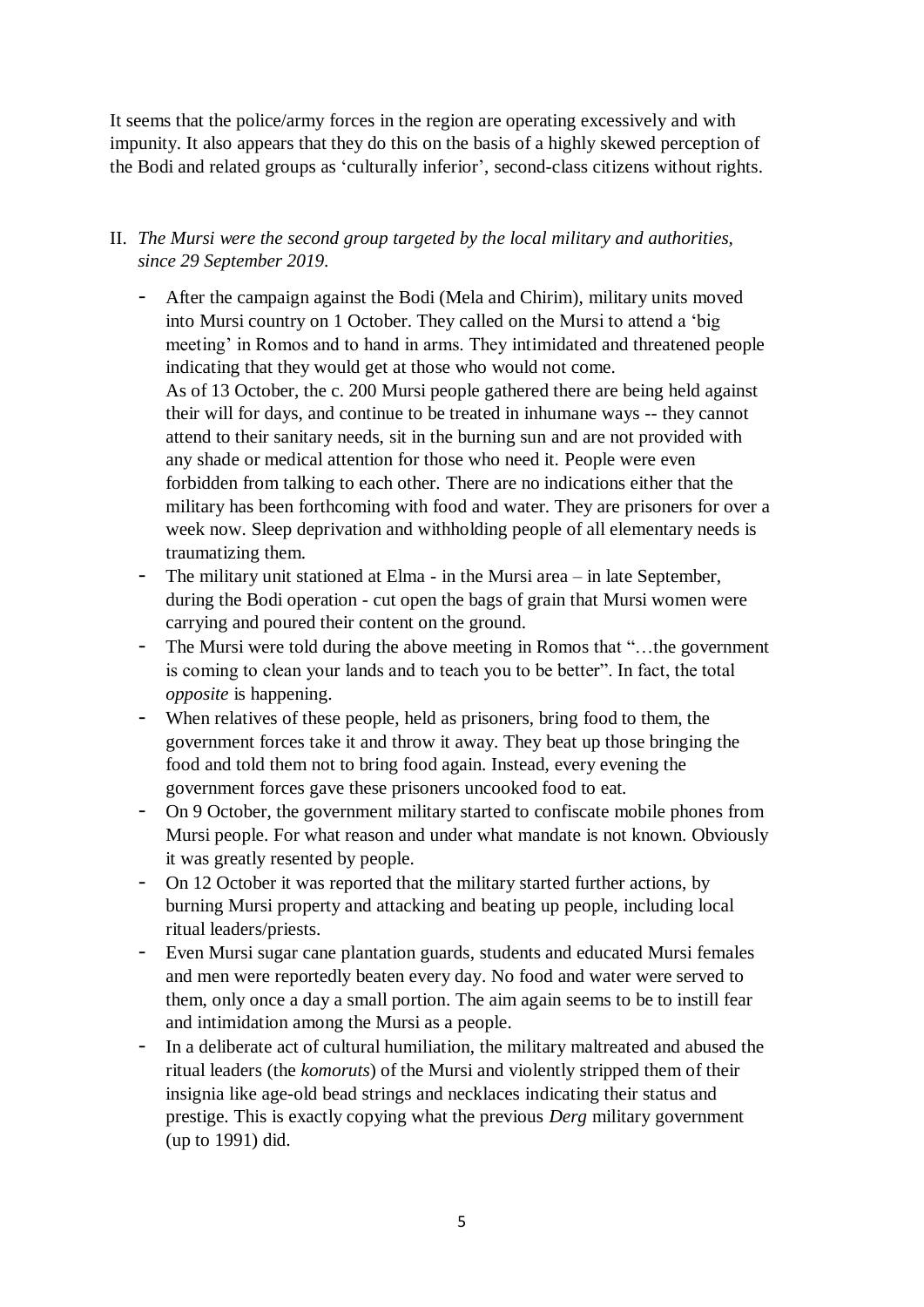- The local authorities have a longer record of abusive incidents. E.g., in late 2018, the authorities came to Mursi and rounded up about a dozen children for 'mandatory' police training. These teenagers and their relatives were not asked. Parents and relatives did not hear where their kids would go to or would end up. This was again a serious violation of the human rights of the local people.
- As of 16 October it was confirmed that 16 Mursi men had disappeared, forcibly taken by military.
- By 20-24 October, the military still gathered more Mursi people to be imprisoned in open-air camps, like Romos (above). All to force them to 'hand over' weapons and 'deliver criminals'. The security forces threatened that if the other Mursi would not come to the camp then they would go to the villages and start beating up or shooting the people there. The forces also threatened to shoot the Mursi in the detention camp if the other Mursi don't come and give themselves up.
- Repeating a pattern seen military abuse among the Bodi, two ritual leaders of the Mursi were beaten up badly. These leaders/priests were specifically targeted for beating.
- On 22 October many more security forces arrived, some with guns mounted on the back of their vehicles. They gave the Mursi "two days to deliver their guns and criminals before they would start opening fire in the villages."
- On 24 October news came out that the missing Mursi men had been grossly abused and beaten up in the prison camps near Romos and Mara. Several recordings made revealed that over many days the men were beaten so severely (with rifle butts) that some could only crawl out of the houses in which they were being tortured. The testicles of the younger men were beaten so badly that they are not sure that they will ever be able to have children. These victims were 'shown' on purpose to the all Mursi held prisoners in the camps so as to frighten and intimidate them.
- The men imprisoned and beaten up were also forced to drink their own urine (like in the Bodi case, see above) and some were even forced to eat their own faeces. Some they were hung upside down and beaten, and they were told throughout that they were "dogs and baboons".

These abuses apparently take place under the auspices of the Selamago-Hanna district (*woreda*) administrator, the Jinka Zone administrator, and SNNPRS Region Hawassa commanders. In how far Federal forces are involved is not clear.

Other groups in the South west may be future targets of similar indiscriminate and excessive violence, if nothing is done.

## *III. Requests*

The violence described above is appalling and transgresses all civil and human rights constitutionally accorded to all Ethiopian citizens, including to minorities such as the ones discussed here. The violent campaigns are aimed at traumatizing and destroying people, and are intolerable. They do not solve anything.